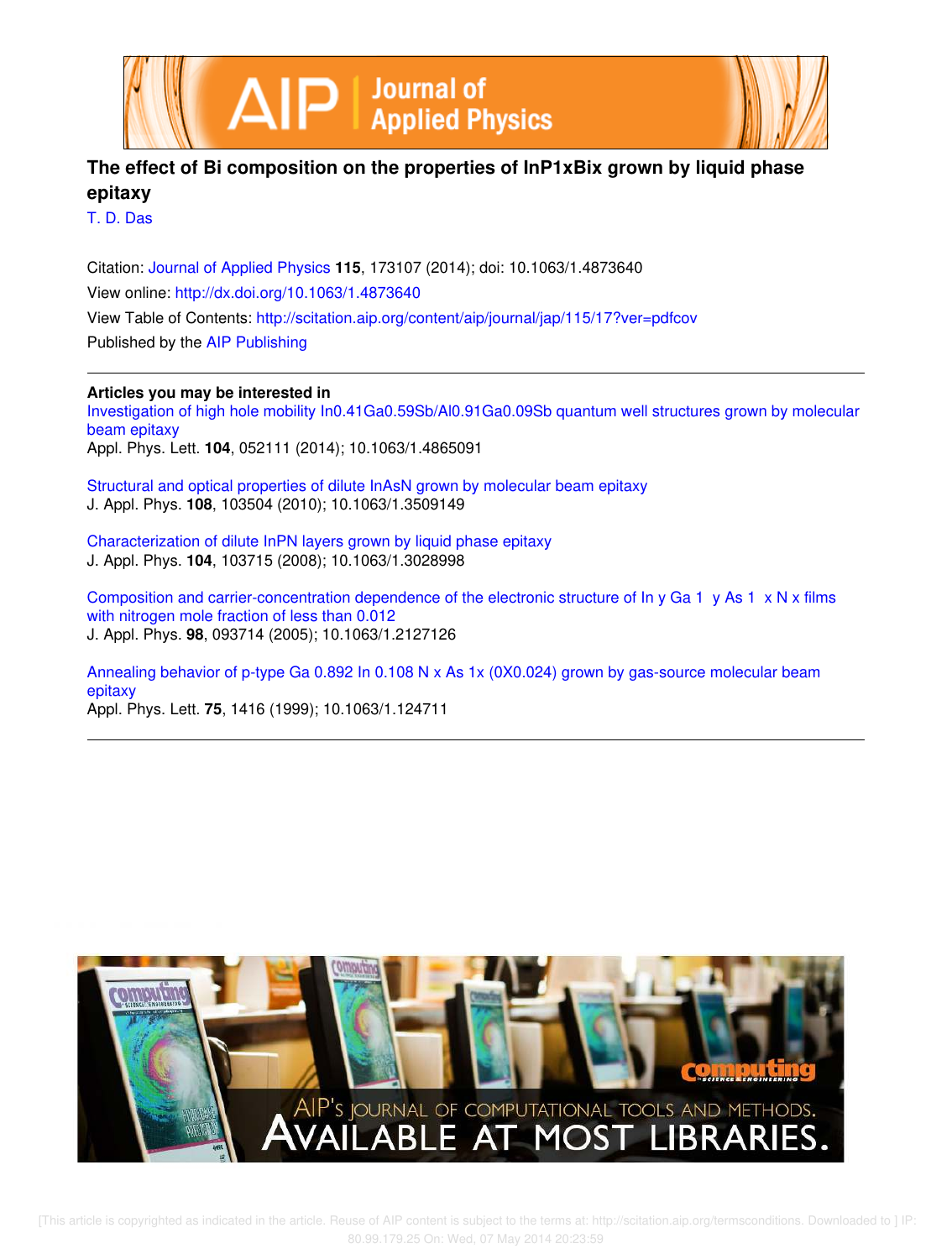

# The effect of Bi composition on the properties of  $\text{InP}_{1-x}\text{Bi}_x$  grown by liquid phase epitaxy

 $T. D. Das<sup>a</sup>$ 

Department of Electronic Science, University of Calcutta, 92, A. P. C. Road, Kolkata 700009, India

(Received 9 October 2013; accepted 16 April 2014; published online 6 May 2014)

In $P_{1-x}B_i$  epilayers ( $x \ge 1.2\%$ ) on InP (001) are grown reproducibly by liquid phase epitaxy with conventional solution baking in a  $H_2$  environment. The Bi composition and surface morphology of the grown layers are studied by secondary ion mass spectroscopy and atomic force microscopy, respectively. High-resolution x-ray diffraction is used to characterize the lattice parameters and the crystalline quality of the layers. 10 K photoluminescence measurements indicate three clearly resolved peaks in undoped InP layers with band-to-band transition at 1.42 eV which is redshifted with Bi incorporation in the layer with a maximum band gap reduction of 50 meV/% Bi. The effect is attributed to the interaction between the valence band edge and Bi-related defect states as is explained here by valence-band anticrossing model. Room temperature Hall measurements indicate that the mobility of the layer is not significantly affected for Bi concentration up to 1.2%. © 2014 AIP Publishing LLC. [http://dx.doi.org/10.1063/1.4873640]

### I. INTRODUCTION

The alloying of III-V semiconductor with small amount of Bi produces an anomalously large reduction of band gap by as much as 84–90 meV/% Bi (Refs. 1–4) and a huge shift of the split-off band offering further opportunities for the design of spintronic devices,<sup>5</sup> reduce the content of non-III-V species, e.g., Si, in the lattice and leads to the reduction of the point defect and dislocation density in the material. An isoelectronic impurity is generated by substituting a host atom with an impurity that has the same valence electron structure as the host atom to change material quality. The Bi atoms are incorporated into GaP or InP as isovalent impurities due to their electronegativity and ionization energy being significantly lower than those of P. The impurities lead to a dispersionless Bi band below the valence band edge which couples to the valence bands of GaP or InP yielding mixed states. Bi indeed forms pseudodonor bound states in GaP which lies only 100 meV above the valence band maximum.<sup>6</sup> In the III-P compounds, very few investigations have been reported regarding isoelectronic traps related to Bi in GaP<sup>6</sup> and in InP.<sup>7</sup>

The valence band anticrossing (VBAC) model was developed to explain the unusual features of the electronic structure of isoelectronic impurities with larger atomic radius than the host atom in III-V compound semiconductor, such as  $GaSb_xAs_{1-x}$  and  $GaBi_xAs_{1-x}$  (Ref. 8) and the results show the explicit restructuring of the valence band, and an upward movement of the heavy hole (HH)and light-hole  $(LH) E<sub>+</sub>$  bands leading to a reduction of the band gap.

We have earlier reported a liquid phase epitaxy (LPE) technique for the growth of GaSbBi (Ref. 9) and InSbBi. $10,11$ Here, we have used the same technique for the growth of InPBi layers and studied their properties, the details of which are being presented in this paper. Further, we have used a VBAC model to explain the bowing behaviour of the valence bands.

#### II. EXPERIMENT

The samples were grown in a horizontal sliding boat LPE reactor made using a semi-transparent gold furnace (Thermcraft, Inc., USA) inside which a high purity quartz reactor tube (Heraeus Quarzglas, Germany) was inserted. Layers were grown on (100) oriented Fe-doped semiinsulating InP substrates. Initially, 99.99999% pure In (Arnaud SAS., France) along with 1, 1.5, 2, and  $3$  wt.  $%$ (0.55, 0.83, 1.1, and 1.65 at. % Bi in melt) of 99.9999% pure Bi granules (Azelis France) were loaded into the boat made up of high density graphite and baked at  $800^{\circ}$ C for 20 h under Pd-diffused hydrogen flow to reduce any oxides and other volatile impurities in the metals. The molten metal was next placed over a cleaned and etched undoped polycrystalline InP wafer (JMC, Ltd., USA) and baked for 1 h at  $650^{\circ}$ C to completely saturate the metal with phosphorous. After the saturation procedure, the melt was moved away from the InP wafer and baked further at  $700\,^{\circ}$ C for 5 h for impurity removal. Final liquidus temperature of the melt was found to be around  $647-655$  °C. Growth was typically done for 5–8 min under a melt super cooling of  $6-7$  °C and a constant cooling rate of  $0.3 \degree C/\text{min}$ . Growth was carried out on  $\langle 100 \rangle$  Fe-doped semi-insulating InP substrates for 8–10 min under a constant cooling rate of  $0.2 \degree C/\text{min}$  after super cooling the melt by  $5-6$  °C. We have also grown some InP layers without any Bi in the melt for comparison.

Nomarski differential interference contrast microscopy and Atomic force microscopy (AFM) were used to characterize the surface morphology and the thickness of the epilayers. The total epilayer thickness was between 3 and 4  $\mu$ m. All the samples were studied by high-resolution x-ray diffraction (HRXRD) after the epitaxial growth to determine their crystalline quality and strain status. X-ray coupled  $\omega/2\theta$ measurements of (004) plane reflection were preformed systematically with copper target  $(\lambda_{\text{CuK}\alpha1} = 1.54056 \text{ Å})$  radiation from a Standard 2.2 kW sealed tube X-ray generator a)Electronic mail: tddas@hotmail.com **and the contract of the contract of the contract of the contract of the contract of the contract of the contract of the contract of the contract of the contract of the contract of the** 

0021-8979/2014/115(17)/173107/6/\$30.00 115, 173107-1 © 2014 AIP Publishing LLC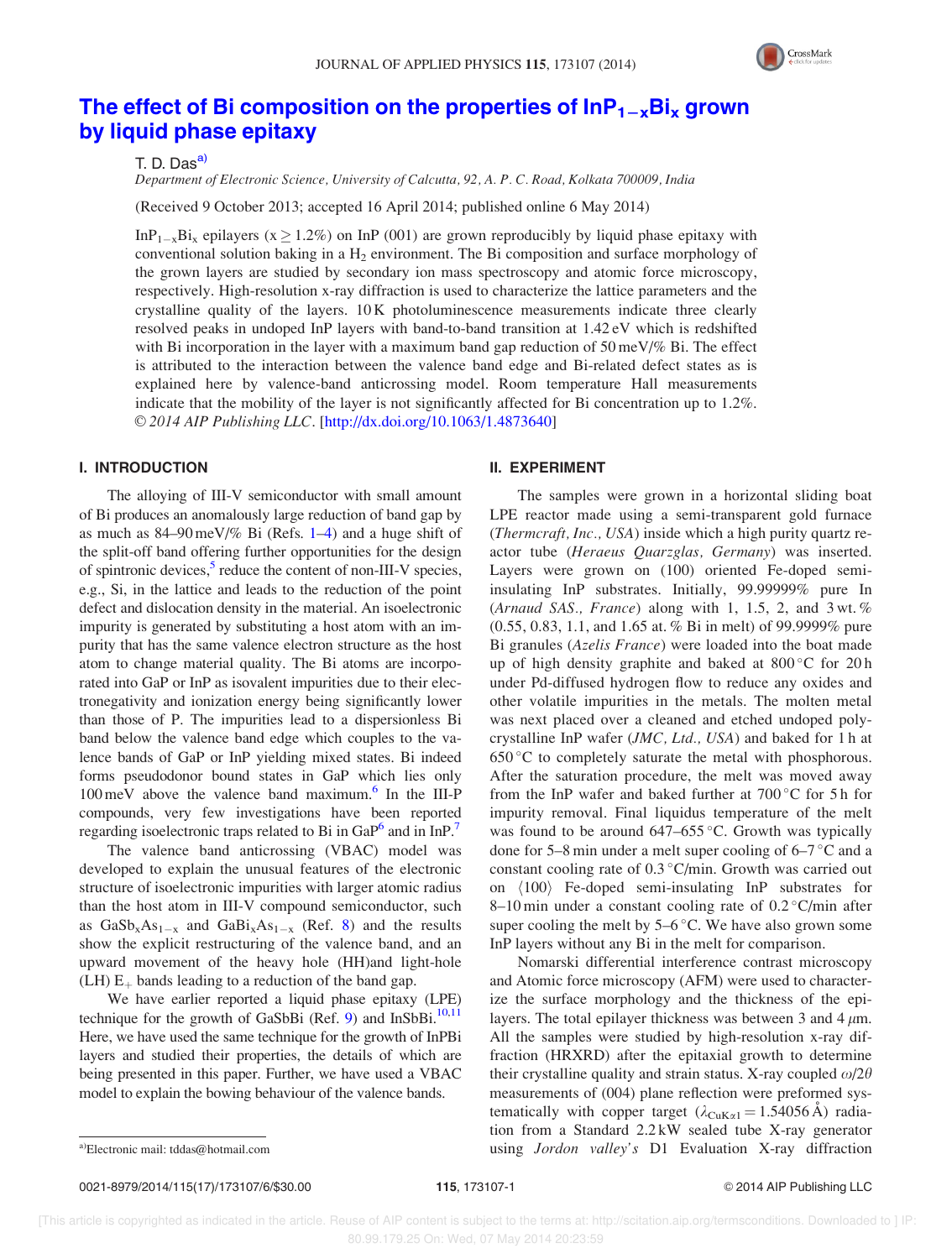instrument. The incorporation of Bi in the solid and its depth profile was confirmed by secondary ion mass spectroscopy (SIMS) using a *Hiden* SIMS work station.  $O_2^+$  ion beam of energy 5 keV and 400 nA ions were used to sputter the samples during depth profile measurements. The base pressure in the measurement chamber was  $1 \times 10^{-9}$  millibars or lower and for closing measurement it was about  $8 \times 10^{-8}$  millibars. Since solubility of Bi is 0.55 at. % in Indium. InPBi is a newly attracted material, the SIMS measurement parameters were first calibrated using a InBi thin film grown by LPE with known composition and was estimated to be less than  $\sim$ 2  $\times$  10<sup>19</sup> cm<sup>-3</sup>. The samples also contained some unintentional impurities. Low temperature photoluminescence (PL) measurements were done on the samples in an APD Cryogenics closed cycle helium cryostat. PL excitation was provided by 532 nm chopped light from a diode pumped solid state laser (RGBLase LLC, USA). Luminescence from the layer surface was analyzed using a 0.5 m spectrometer (Acton Research Corporation, USA) with a resolution of  $\sim$ 0.2 nm and detection was done in a cooled InGaAs detector coupled with a Stanford lock-in amplifier. An intermediate intensity of excitation  $1 \text{ W/cm}^2$  was used.

Room temperature Hall effect measurements were done on the samples using van der Pauw technique under a magnetic field of 4 kG. Ohmic contacts were made using annealed  $90\%$ In  $+10\%$ Sn at the four corners of squareshaped  $(4 \times 4 \text{ mm}^2)$  samples.

#### III. RESULTS AND DISCUSSION

Figure  $1(a)$  shows the typical SIMS depth profile for the sample IPB3B. The three key elements In(115 and 226), P(31), and Bi(209) are examined. The Bi concentration is maximum at the surface which slowly reduces along the thickness of the layer due to the growth done from a varying-volume solution-melt. A clear interface between the epitaxial InPBi layer and the InP substrate is observed at a depth of about 3.1  $\mu$ m as shown in Fig. 1(b). The profile of the Bi distribution is determined by the feed velocity of an additional solution-melt.<sup>12</sup>

(004)HRXRD measurement is done on four InPBi samples grown with successively increasing Bi in the melt. Fig. 2 shows typical XRD scans obtained for two of the layers. The peak at  $\omega$ -2 $\theta$  = 0 corresponds to the InP substrate and a second peak which is being attributed to InPBi is clearly resolved at higher angle. However, a lattice contraction is observed from measured diffraction pattern instead of a lattice dilation which is as expected after Bi addition. This might be due to the cubic (InP)-to-tetragonal (InBi) phase transformation as Bi is incorporated into InP. The XRD results of our samples grown with different Bi compositions have a smaller full-width-at-half-maximum (FWHM) value compared to molecular beam epitaxy (MBE) and MOVPE grown III-V-bismides, $2,13-15$  corresponding to superior crystallinity obtained by LPE growth. The FWHM of different peaks are  $0.01^{\circ}$ ,  $0.021^{\circ}$ ,  $0.03^{\circ}$ , and  $0.05^{\circ}$ , respectively. From the angular separation of the two peaks, we are able to calculate the decrease in lattice constant and increase in strain due to Bi incorporation in accordance with Vegard's law using



FIG. 1. SIMS profile of different elements in InPBi grown at 637 °C.



FIG. 2. High resolution X-ray diffraction  $\omega/2\theta$  pattern from (004) lattice plane of InPBi/InP epitaxial layers for two samples grown at different temperatures.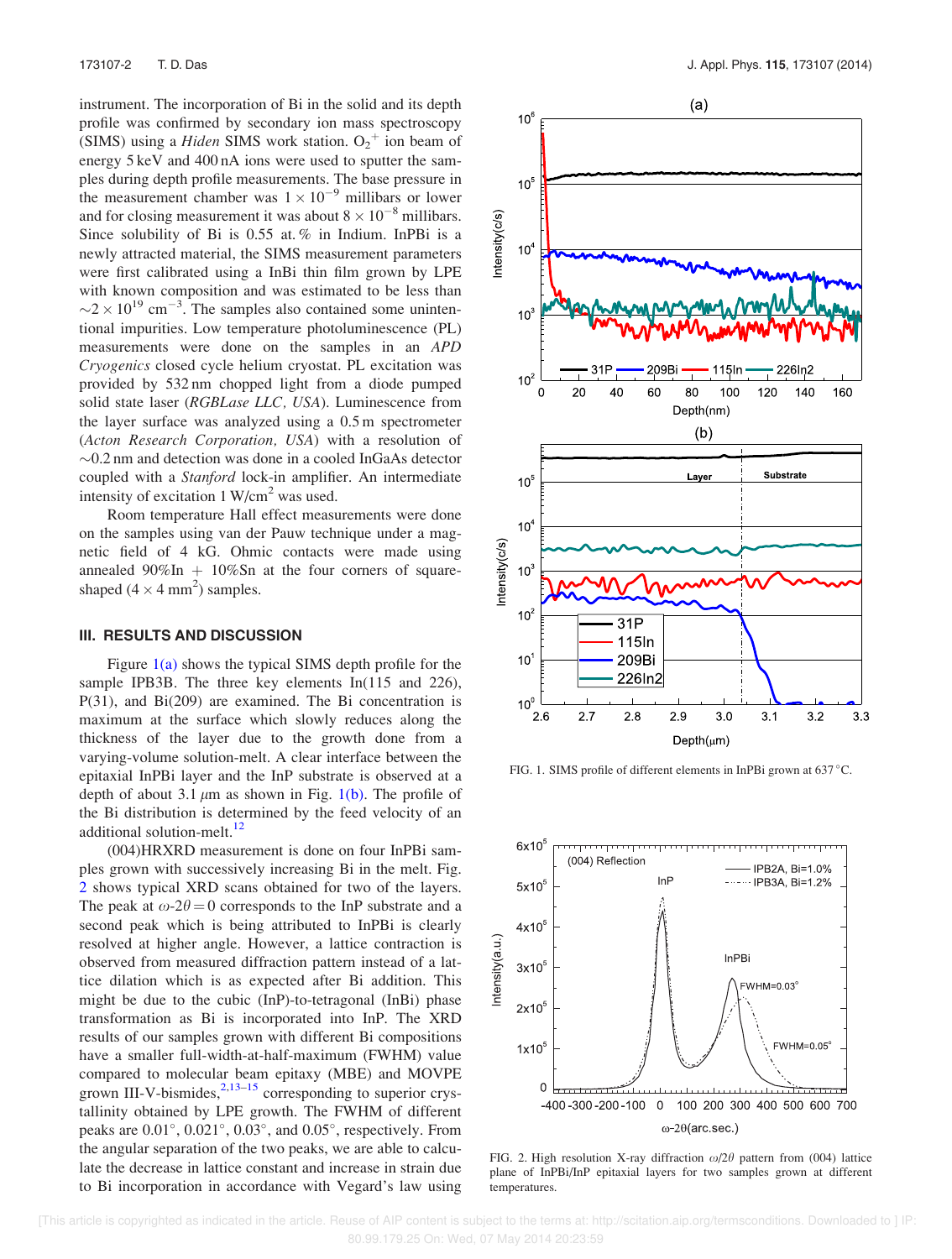lattice constant of 7.024 Å for zinc-blende InBi extrapolated from XRD results.<sup>16</sup>

Normalized Bi intensity from SIMS measurements, which can be an indicator for Bi concentration, is calculated and shown in Fig. 3. It can be found out that the increase in Bi concentration follows the increased Bi composition in the epitaxial layer measured by SIMS up to a Bi content of 1.2%. Bi concentrations measured by SIMS in the four samples are 0.5%, 0.8%, 1.0%, and 1.2%. Since the lattice constant of layers measured by XRD corresponds that incorporated at the substitutional sites only, the result suggests that for higher amount of Bi in the growth melt, a part of the Bi atoms go to the interstitial sites in the InPBi lattice. The trend of lattice contraction follows the normalized Bi concentration deduced from SIMS. Comparing with the lattice constant of InP of 5.8683 Å, a lattice contraction of 0.0145 is found for the sample IPB3A which corresponds to a net lattice mismatch of 0.24% for the layer with the substrate. The lattice contraction is due to Bi segregation and higher Bi concentration leads to strong lattice contraction as suggested earlier.<sup>17</sup>

In Fig. 4, the roughness of the layer surface is plotted against the Bi composition for the samples investigated. InPBi samples (IPB1A, IPB2A, and IPB3A) containing 0.5%, 1.0%, and 1.2% Bi were grown at the growth temperature of 652, 642, and 637 $\degree$ C, respectively. Decrease in growth temperature is due to the fact that addition of Bi lowered the liquidus temperature of the melt. For lower Bi content of 0.5% in the solid, the surface has an rms roughness of 82 nm. However, an increase in Bi content resulted in extended atomically flat terraces accompanied by a decrease in the rms roughness down to approximately 42 nm for the sample with Bi content of 1.2%. We believe that the observed smoothening of the layer surface is due to a surfactant effect of Bi as was earlier observed in GaAsBi layers grown by molecular beam epitaxy.<sup>18</sup>

The low temperature PL (10 K) spectra of one InP and three InPBi layers with 0.5%, 1 .0%, and 1.2% Bi are shown in Fig. 5. The undoped InP sample (Fig.  $5(a)$ ) shows three well defined transitions at  $\sim$ 1.42 eV,  $\sim$ 1.38 eV, and 1.34 eV



FIG. 3. Normalized Bi concentration obtained from SIMS and the lattice constant deduction from the HRXRD data for  $InP_{1-x}Bi_x$ .



FIG. 4. Roughness obtained from AFM studies as a function of Bi composition. RMS roughness in units of nm obtained from  $2 \times 2 \mu m^2$  to  $8 \times 8 \mu m^2$ scans is shown before and after the slash, respectively.

corresponding to band-to-band  $(BB)$ ,<sup>19</sup> donor-acceptor  $(DA)$ pair,  $^{20}$  and complex defect<sup>21,22</sup> recombinations, respectively. All three Bi containing samples have the BB transition slightly red-shifted by 7 nm with very low intensity and this transition from InP substrate due to excitation laser penetrated the thin grown layer. As expected the PL peak energy decreases with increasing Bi content. The peak energy from band edge transition are 1.38, 1.37, and 1.36 eV for the layers with 0.5%, 1 .0%, and 1 .2% Bi, respectively. The band gap reduction by  $\sim 50 \,\text{meV}/\%$  Bi is significant when compared to the band gap variation of other alloys like GaAsBi,<sup>2</sup> GaSbBi,<sup>9,23,24</sup> etc. In the InP<sub>1-x</sub>Bi<sub>x</sub> layers with  $x = 0.005$ , 0.010, and 0.012, the prominent donor-acceptor pair transitions are found to be at 1.33, 1.32, and 1.31 eV, respectively.

In support of VBAC calculations, we have considered Type I band alignment between InP and InBi. The calculated bandgap of InBi is found out to be  $-1.62 \text{ eV}^{25}$  In this case, the BAC interaction is expected to occur in the valence band including the HH, LH, and spin-orbit split-off bands. Therefore, as per our calculation, the interaction of the Bi impurity state with the valence band of InP can be best described by the  $4 \times 4$  matrix Hamiltonian which is given as

$$
\begin{pmatrix} H & 0 & V(x) & 0 \\ 0 & L & 0 & V(x) \\ V(x) & 0 & E_{imp} & 0 \\ 0 & V(x) & 0 & E_{imp-SO} \end{pmatrix},
$$

where the terms,  $H = L = \Delta E_{VBM}x$  and  $S = \Delta E_{SOX}$ , here  $\Delta E_{VBM}$  and  $\Delta E_{SO}$  are the total differences in valence-band maximum and spin-orbit band energies at the  $\Gamma$  point where  $k = 0$ ,  $E_{imp}$  is the energy of the Bi-related resonant defect state,  $V(x)$  is the composition-dependent interaction matrix element. The valence band offset (VBO) between the endpoint compounds in  $InP_{1-x}Bi_x$  is found out to be 1.30 eV by extrapolating the graph of valence band offsets and the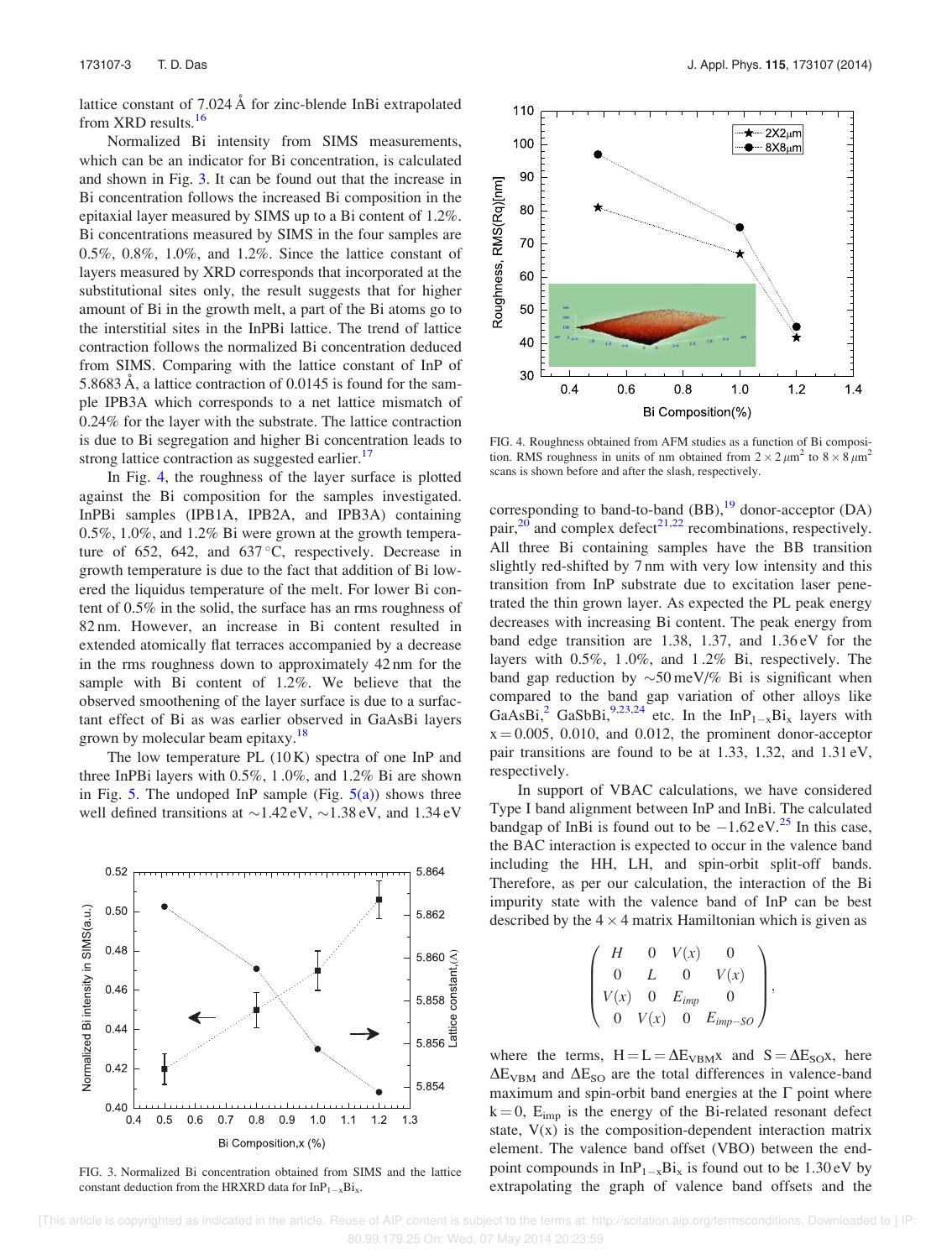

FIG. 5. 10 K photoluminescence spectra from InPBi layers contained with 0.5%, 1.0%, and 1.2% of Bi compared with undoped InP layer (solid line). (a) Lower energy side band and (b) the higher energy band.

corresponding lattice constants for indium containing III-V binaries shown in the inset of Fig. 6 and the VBO for InBi is found out to be 0.35 eV corresponding to its lattice constant of 6.686 A˚ and InBi spin orbit splitting (SO) energy of 2.2 eV estimated by the author of Ref. 26. Therefore, the values of VBO, conduction band offset (CBO), and spin-orbit split-off band offset between the endpoint compounds are found out to be  $1.30 \text{ eV}$ ,  $-1.74 \text{ eV}$ , and  $-0.69 \text{ eV}$ , respectively. Now the position of the Bi related impurity level denoted by  $E_{Bi}$  is located 0.1 eV below the valence band maximum of InP and the atomic SO energy for Bi is  $1.5 \text{ eV}$ .<sup>8</sup> Thus, the location of corresponding spin-orbit split-off level  $E_{\text{Bi-SO}}$  is 1.6 eV below the valence band maximum of InP



FIG. 6. Energy position of the  $E_+$  and  $E_-$  related heavy, light, and spin-orbit split-off bands determined by the VBAC model as a function of InBi mole fraction. Plot of valence band offset versus lattice constant for In containing III-V binaries is shown in the inset figure (Ref. 31).

which is obtained from the value of the atomic SO energy for Bi. The theoretical band gap is defined as the difference in energy between the VBAC valence-band maximum and the virtual crystal approximation (VCA) conduction-band minimum (CBM)  $E_{CB-VCA}$  which can be written as<sup>8</sup>

$$
E_{CB-VCA}=\,E_g-\Delta E_{CBM},
$$

where  $E<sub>g</sub>$  is the band gap of InP and  $\Delta E<sub>CBM</sub> = 1.74$  eV is the edge of CBO between InP and InBi. The total band gap reduction is 52.1 meV/% Bi and according to this model the CBM moves downward by 17.4 meV/% Bi as predicted by VCA and the VBM moves upward by 34.7 meV/% Bi due to the VBAC interaction. We have found that there is a band gap reduction of about 66.5 meV for an incorporation of 1.2 at. % of Bi in InP. The calculated energy gap along with experimental PL result is displayed in Fig. 7. Using these values, we have found out the value of the fitting parameter,  $C_{\text{Bi}}$ , of 0.54 eV. The corresponding-band edge energy positions as a function of Bi concentration are shown in Fig. 6. Again the band gap bowing observed in  $InP_{1-x}Bi_x$  is due to an upward movement of the heavy- and light-hole  $E_+$  bands.

The PL spectra of all samples below 1.2 eV are shown in Fig. 5(b). All the samples showed a broad line centred at around 1.13 eV with shoulder at the higher and lower energy side and probably the reason for a marked asymmetry of the line shape, designated as the V band. $20$  The V band is shifted by 10 meV due to incorporation of Bi and can be attributed to the free carrier-to-carrier bound to impurity or defect (FB) transition.

As shown in Fig. 8, when the excitation power density is increased, the emission shifts to high energy peaks measured at 10 K. This is because as the excitation power is increased the emission from the closest pairs saturates and recombination from the farthest pairs dominates. $27$  With increasing the excitation power density from 0.18 to  $0.56$  W/cm<sup>2</sup>, which did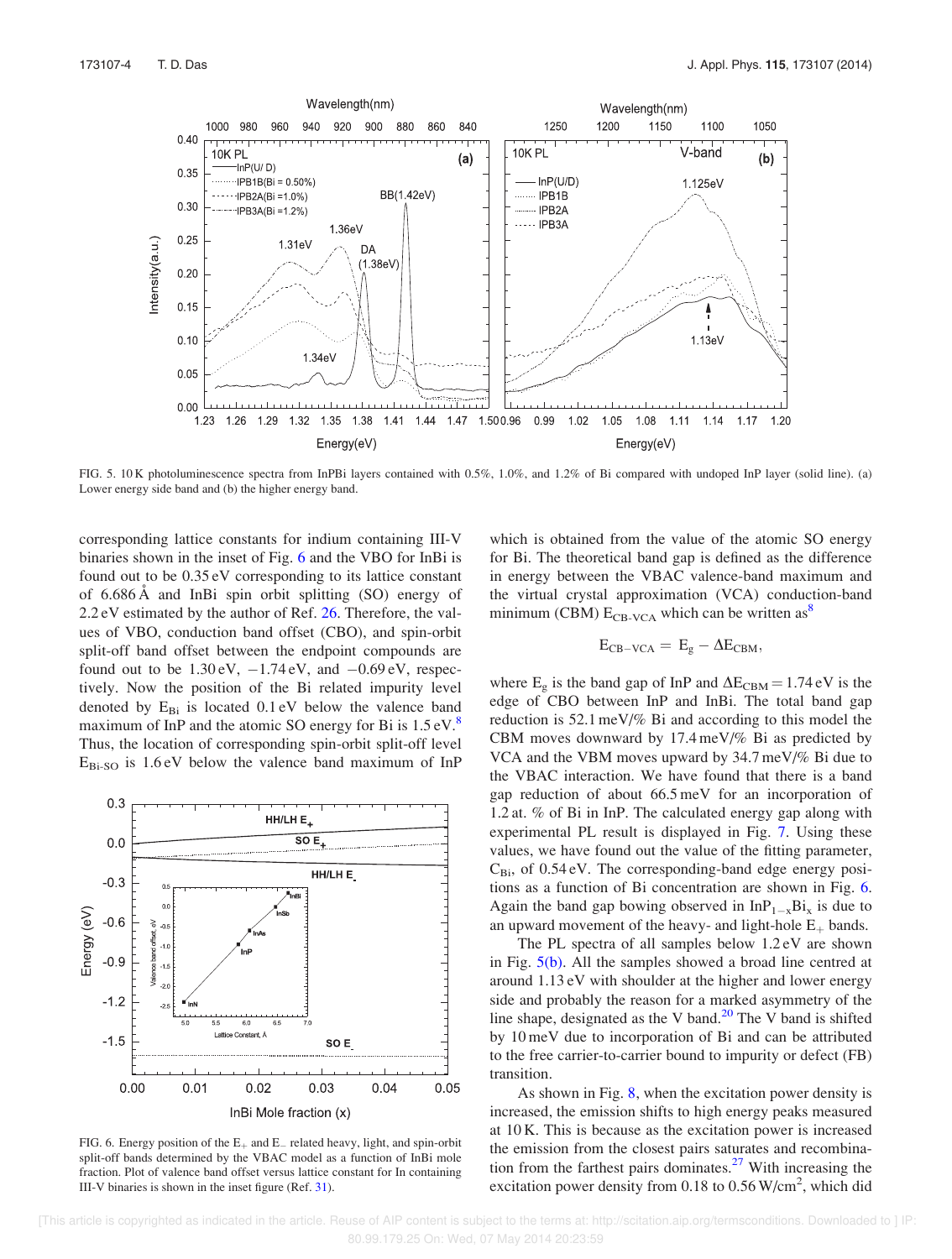

FIG. 7. Theoretically calculated bandgap of InPBi as a function of InBi mole fraction and compared with the experimental 10 K PL data as function of Bi composition (solid squares).

not show any peak at 1.42 eV where as when the power is increased from  $0.82$  to 1 W/cm<sup>2</sup> that can show the prominent peak at 1.42 eV due to BB transition from substrate.

The carrier density and electron mobility data were obtained the Van der Pauw technique on as-grown samples. Fig. 9 shows the mobility of  $InP_{1-x}Bi_x$  for values of x ranging from 0% to 1.2% and obtain room temperature electron mobility in the range of 1950–2400  $\text{cm}^2\text{/V}$  s, which confirm that the presence of Bi do not cause significant degradation of the electron mobility as was observed for other III-V-bismides. $28,29$  The isolated Bi will form a resonant state in the valence band of InP because the 6p state of Bi is substantially higher than the 3p state of P, and Bi is likely to generate a potential trap for the holes and its effect the hole mobility rather than the electron mobility. $30$  Scatter in the



FIG. 8. PL curves for the sample with  $Bi = 1.2\%$  at 10 K for different excitation powers.



FIG. 9. Room temperature electron mobility (solid square) and carrier concentration (solid circle) of  $InP_{1-x}Bi_x$  for different Bi concentrations.

data may be explained by the varying growth conditions such as growth temperature, as well as the unintentionally introduced impurity effects. The bulk carrier concentration ranged from  $0.7 \times 10^{17}$  to  $2.104 \times 10^{17}$  cm<sup>-3</sup> and increases with the increase of Bi concentration.

### IV. CONCLUSIONS

In summary,  $InP_{1-x}Bi_x$  epilayers with Bi content up to  $x = 1.2\%$  were grown on InP substrates by liquid phase epitaxy. The Bi incorporation was confirmed by SIMS. Clearly, resolved X-ray diffraction peaks suggested good crystalline quality of epitaxial layers and a lattice contraction was observed in the same experiment. Increased Bi content in the solid is found to reduce surface roughness down to about 42 nm. The 10 K PL spectrum shows that the band gap of InPBi for Bi content of 1.2% is reduced to 1.36 eV compared to the value of 1.42 eV for InP which amounts to a band gap reduction of approximately 50 meV/% Bi. The VBAC model indicates reduction of bandgap by about 52.1 meV/Bi% which agrees well with our experimental results. All samples exhibited negligible degradation in the electron mobility and moderate carrier concentration at room temperature.

## ACKNOWLEDGMENTS

The author would like to acknowledge Professor S. Dhar, University of Calcutta for encouragement and many useful discussions. I gratefully acknowledge Mr. D. P. Samajdar for theoretical discussions. I thank Dr. Mukul Gupta, UGC-CSR, Indore for SIMS analysis of the samples. This work was supported by Department of Science and Technology, Government of India under Fast Track Project (SR/FTP/PS-89/2010).

T. Tiedje, Appl. Phys. Lett. 82, 3874 (2003).

<sup>&</sup>lt;sup>1</sup>S. Francoeur, M.-J. Seong, A. Mascarenhas, S. Tixier, M. Adamcyk, and

<sup>&</sup>lt;sup>2</sup>S. Tixier, M. Adamcyk, T. Tiedje, S. Francoeur, A. Mascarenhas, P. Wei, and F. Schiettekatte, Appl. Phys. Lett. 82, 2245 (2003).